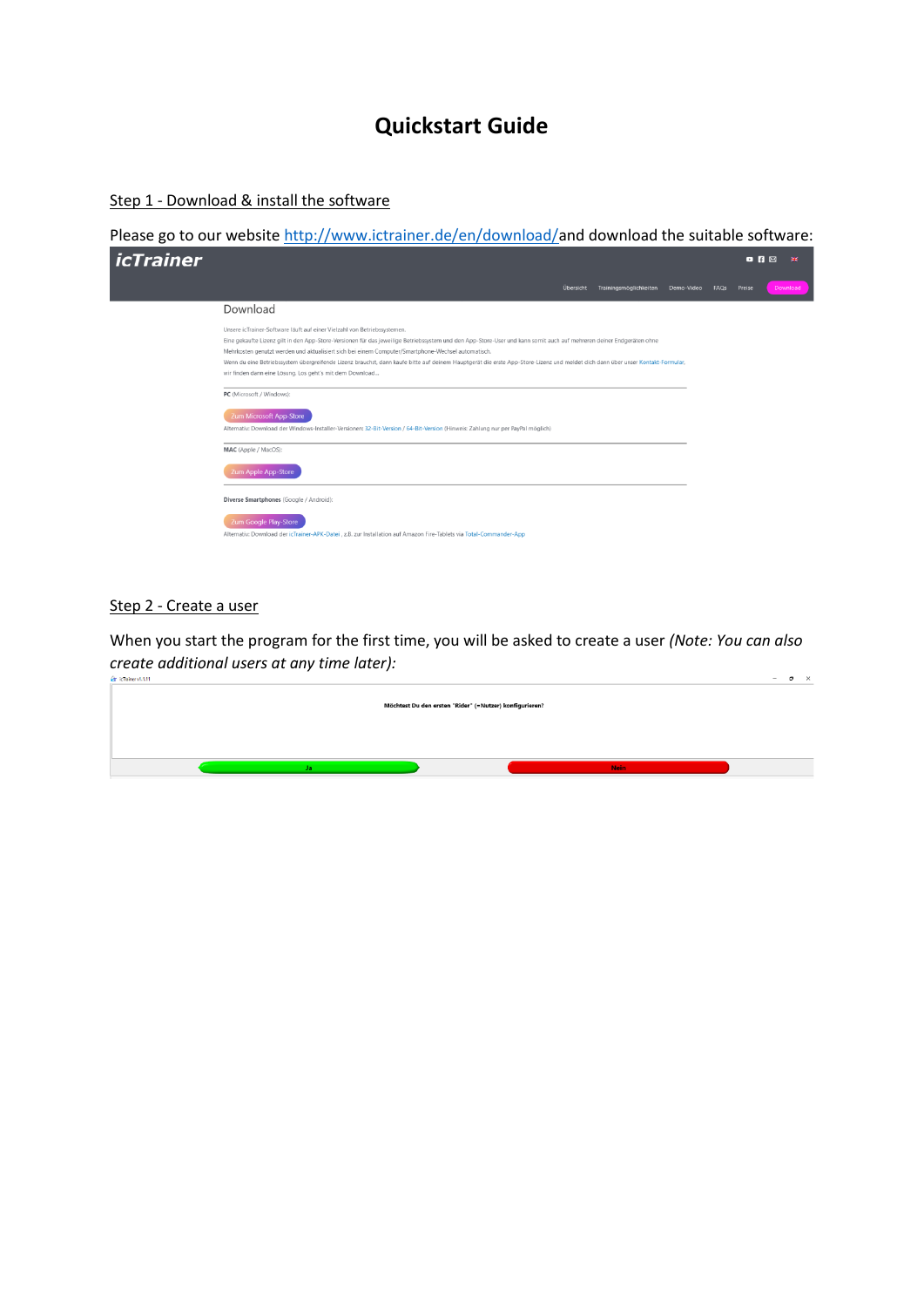Please give your user profile a name and fill in all fields:

| et icTrainerv1.1.11                          |                                         |         |                                  |                                                                                                                                                                                                                                                                                                                                   |        | $\sigma$ $\times$<br>$\overline{\phantom{a}}$ |
|----------------------------------------------|-----------------------------------------|---------|----------------------------------|-----------------------------------------------------------------------------------------------------------------------------------------------------------------------------------------------------------------------------------------------------------------------------------------------------------------------------------|--------|-----------------------------------------------|
| $rac{3k}{k}$<br>$\mathcal{P}$<br>$\Theta$ is | $-10W$<br>Rider 1 Watt<br>Soll<br>Runde | RPM BPM | $+10W$<br>km/h                   |                                                                                                                                                                                                                                                                                                                                   |        | 0:00<br>$S-80$<br>0:00:00                     |
|                                              | Gesamt                                  |         |                                  |                                                                                                                                                                                                                                                                                                                                   |        |                                               |
|                                              |                                         |         |                                  |                                                                                                                                                                                                                                                                                                                                   |        |                                               |
|                                              |                                         |         |                                  | $\sqrt{2}$<br>$\Box$<br>$\sim$ $\mid$ $\mid$                                                                                                                                                                                                                                                                                      |        | Reconnect All                                 |
| X Rider One                                  |                                         |         |                                  | Rennrad v Beginner v Short<br>max BPM<br>$\checkmark$                                                                                                                                                                                                                                                                             |        | Größe (cm)                                    |
| E-Mail                                       |                                         |         |                                  | Wähle: Strava<br>$~\vee$ FTP                                                                                                                                                                                                                                                                                                      |        | Gewicht (kg)                                  |
|                                              | Geburtstag                              |         | $\mathbb{R}$ X Mann $\mathbb{R}$ |                                                                                                                                                                                                                                                                                                                                   |        | BMI.                                          |
|                                              | Trainer (Bike)                          |         |                                  |                                                                                                                                                                                                                                                                                                                                   | $\vee$ | neue Suche                                    |
|                                              |                                         |         |                                  | Hier benötigen wir ein paar Daten zu dir. Falls du deinen FTP oder max BPM nicht weißt, kümmern wir uns da gemeinsam später drum.<br>Bitte den Rollentrainer aktivieren und anfangen zu treten und "neue Suche" klicken. Falls du einen anderen Sensor (z.B. Leistungsmesser) einrichten möchtest, bitte "mehr Sensoren" klicken. |        |                                               |
|                                              |                                         |         |                                  | Starte danach das `Tutorial' auf der Wizard-Seite, um einen Überblick über die wichtigsten Programm-Funktionen zu erhalten. Du kannst natürlich auch währenddessen schon trainieren.                                                                                                                                              |        |                                               |
|                                              |                                         |         |                                  |                                                                                                                                                                                                                                                                                                                                   |        |                                               |
|                                              |                                         |         |                                  |                                                                                                                                                                                                                                                                                                                                   |        |                                               |
|                                              |                                         |         |                                  |                                                                                                                                                                                                                                                                                                                                   |        |                                               |
|                                              |                                         |         |                                  |                                                                                                                                                                                                                                                                                                                                   |        | mehr Sensoren                                 |

Height, weight, maximum heart rate(BPM) and FTP will help you to control your training perfectly *(Note: you can also enter this data later if you don't know it right now):*

| max BPM | Größe (cm)   |  |
|---------|--------------|--|
| FTP     | Gewicht (kg) |  |

By selecting your sport, you determine the future choices of your workout and the display of appropriate data fields *(Note: you can also create additional users with other sports later):*

| Rennrad<br>$\checkmark$ | Beginner $\sim$ | Short | $\checkmark$ |  |
|-------------------------|-----------------|-------|--------------|--|
| <b>MTB</b>              | ٠               |       | $\checkmark$ |  |
| Rennrad                 |                 |       |              |  |
| Triathlon               |                 |       |              |  |
| Rudern                  |                 |       |              |  |
| Schwimmen               |                 |       |              |  |
| Kajak                   |                 |       |              |  |
| Ski                     |                 |       |              |  |

By optionally selecting one or more training platforms, you can synchronize your training results with other platforms or download external training plans:

| Beginner $\vee$<br>$Rennrad \sim$ | Short |  |
|-----------------------------------|-------|--|
| Wähle: Strava,                    |       |  |
| Strava                            |       |  |
| $\bowtie$ Training Peaks          |       |  |
| Garmin Connect                    |       |  |
| <b>X</b> Today's Plan             |       |  |
| Tredict                           |       |  |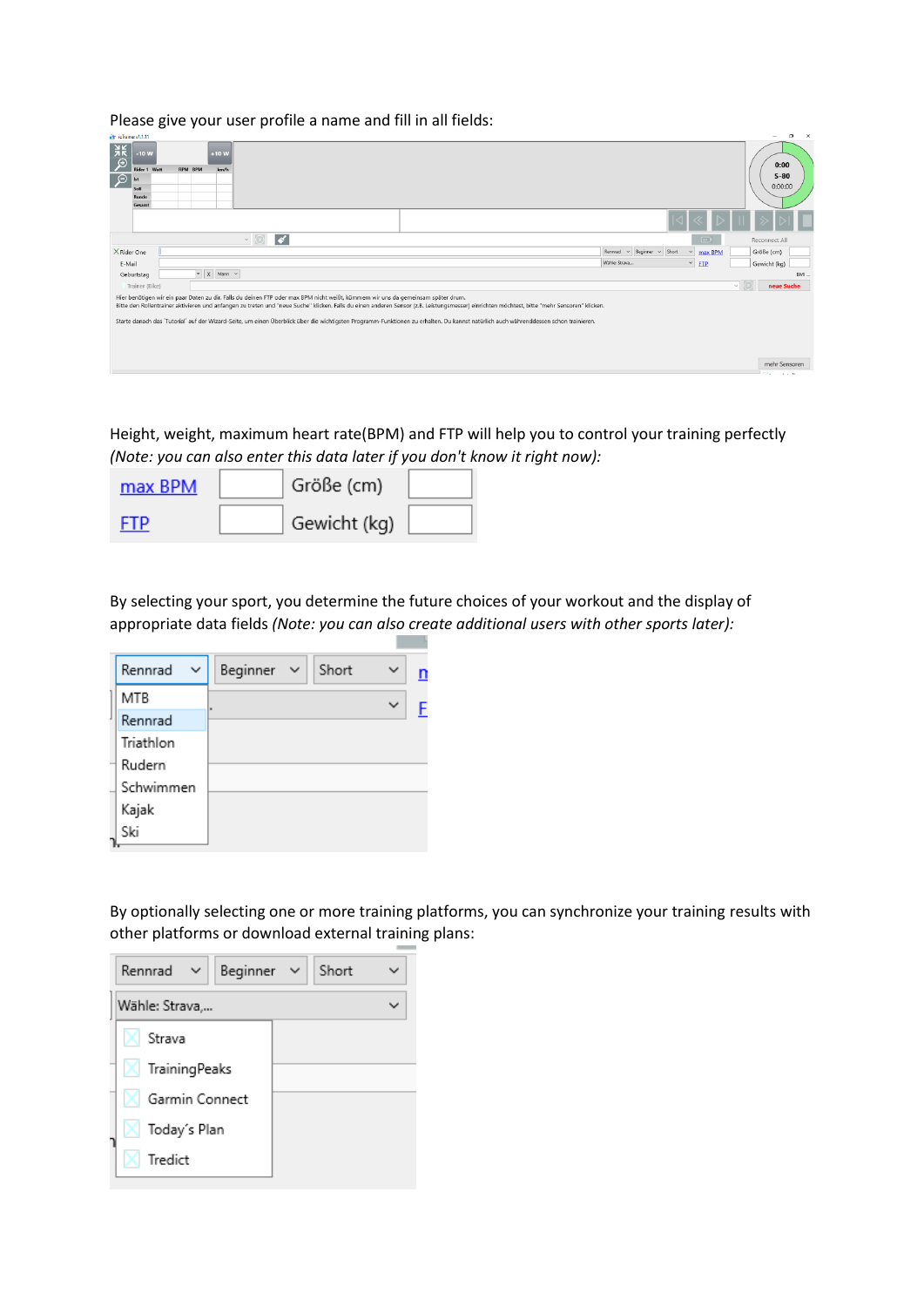Connect your devices to view and/or control your workout:

| . .<br>Trainer (Bike)  | __ | neue Suche |
|------------------------|----|------------|
| Power (Watt)           |    | neue Suche |
| Herzfrequenz (BPM)     |    | neue Suche |
| Trittfr./Geschwindigk. |    | neue Suche |

*Note: For the sports road bike, triathlon and mountain bike you will first be asked to connect your "Trainer (Bike)" (->"New search").* 

*If you don't have an interactive indoor-trainer, you can also connect a power meter/"Power(Watt)", a "Cadence/Speed sensor" and/or a "Heartrate sensor" via "More sensors".*

*For rowing, kayaking, swimming and skiing, the lines for "Trainer (Bike)" and "Cadence/Speed" are disabled and you can only connect your device via "Power(Watt)" and a "Heartrate Sensor".* 

#### Step 3 - Activate software

You have the option to activate a trial month or purchase an annual subscription. If you have a coupon code for an annual subscription, enter it directly into the field on the Wizard home page:

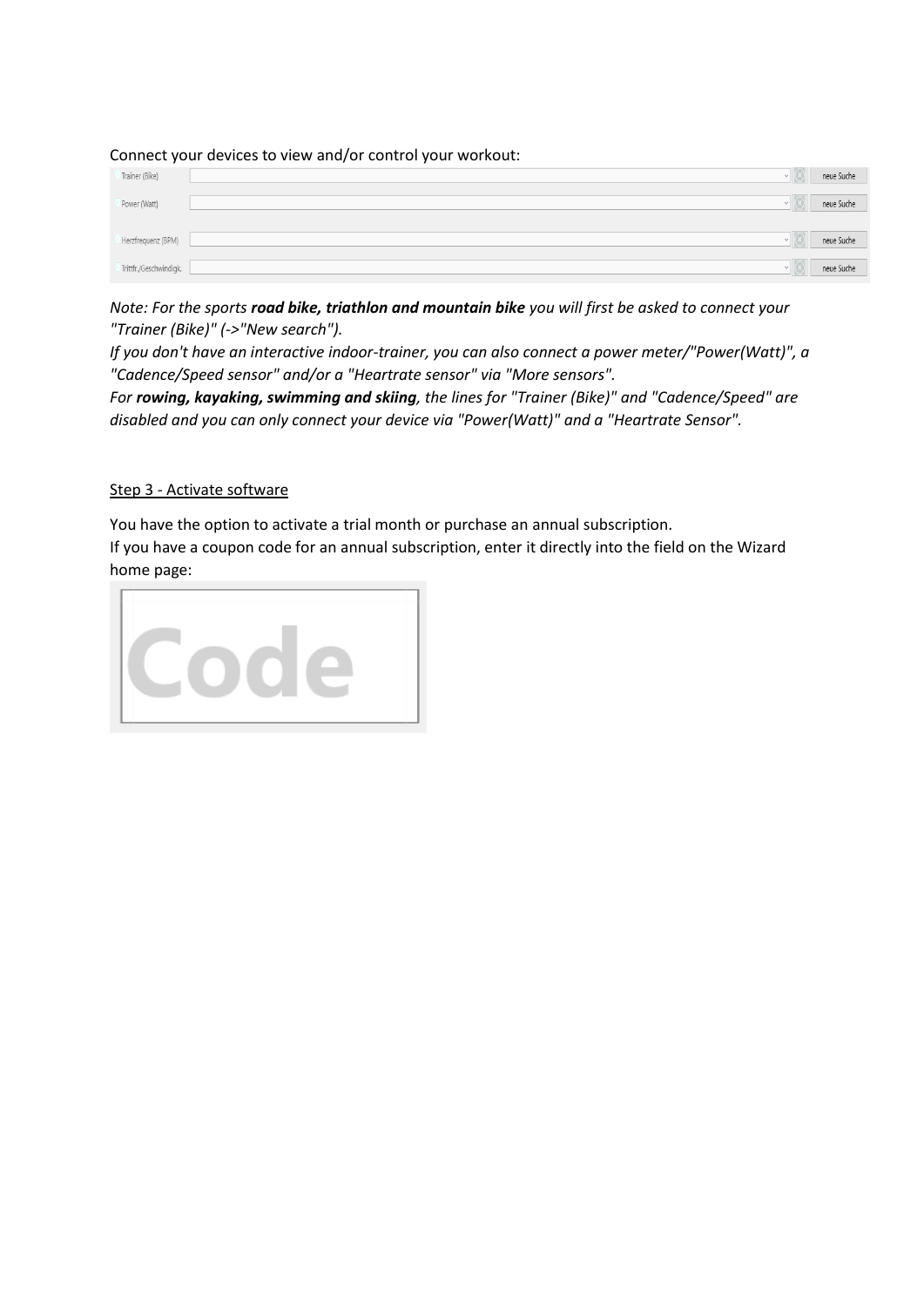#### Step 4 – Download training

| CT icTrainer v1.1.11 |                                              | OU to the virtual divident rage (see below in the middle).                                                         |                                      |                                             | $\sigma$<br>$\times$                      |
|----------------------|----------------------------------------------|--------------------------------------------------------------------------------------------------------------------|--------------------------------------|---------------------------------------------|-------------------------------------------|
| Rider anlegen:       | Hallo, was möchtest Du als nächstes machen?  |                                                                                                                    |                                      |                                             |                                           |
|                      |                                              | <b>Neuen Rider anlegen</b>                                                                                         |                                      |                                             |                                           |
|                      |                                              | Wähle eine bereits heruntergeladene Trainingseinheit aus oder importiere eine Trainingseinheit aus einer Datei:    |                                      |                                             |                                           |
|                      | <b>Freies Training</b>                       | Öffne FTP-Test                                                                                                     | <b>Strukturierte Exercises (ERG)</b> | <b>Reale Strecke (GPX)</b>                  |                                           |
|                      | <b>Meine Exercises</b>                       | <b>Letztes Exercise</b>                                                                                            | Neues Exercise erstellen             | Code                                        |                                           |
|                      | <b>Importiere GPX-Datei</b>                  | <b>Importiere ERG/MRC/ZWO-Datei</b>                                                                                | <b>Trainingsergebnis öffnen</b>      |                                             |                                           |
|                      | Lade eine neue Trainingseinheit herunter:    |                                                                                                                    |                                      |                                             |                                           |
|                      | <b>Neue Exercises downloaden</b>             | myTrainer-Cloud                                                                                                    |                                      |                                             |                                           |
| Folge uns:           |                                              | Info: Der Wizard ist der Start-Dialog von icTrainer, hier erreichst du die wichtigsten Funktionen (weitere Infos ) |                                      | <b>Aktiviere alle Funktionen (Pro-Mode)</b> | $\mathbf{r}$                              |
|                      | Exercises MP3/Videos/ Training Browser Rider | <b>Wizard-Start</b>                                                                                                |                                      |                                             | Editor Download BPM (min/max) Beat Config |

Go to the "Wizard/Start Page" (see below in the middle):

Red buttons - First you need to download a workout (e.g. "Download New Exercises"):

Lade eine neue Trainingseinheit herunter:

| Neue Exercises downloaden | myTrainer-Cloud |
|---------------------------|-----------------|
|---------------------------|-----------------|

You can filter our workouts ("All Exercises types") by various criteria (e.g. with real track videos, with suitable music, by duration, etc.):

| icTrainer v1.1.11          |                           |              |                                                                  |                    |                                                   |                                                                                                       |               |                              | n                                                                      |
|----------------------------|---------------------------|--------------|------------------------------------------------------------------|--------------------|---------------------------------------------------|-------------------------------------------------------------------------------------------------------|---------------|------------------------------|------------------------------------------------------------------------|
|                            |                           |              | Neuste Programm-Version 1.1.11 vom 27.01.2022                    |                    |                                                   |                                                                                                       |               | Update icTrainer             | Store                                                                  |
|                            |                           |              | Checked for updates in 0.040 secs: 165 neue Exercises vorhanden. |                    |                                                   |                                                                                                       |               |                              | Neuste Programm-Version v1.1.11 (27.01.2<br>Beta: v1.1.11 (27.01.2022) |
|                            |                           |              |                                                                  |                    | mit Audio&Video                                   | nur mit Audio                                                                                         | nur mit Video | $\mathcal{S}$                | nur Exercises                                                          |
| <b>Alle Exercise-Typen</b> | <b>Standard Exercises</b> |              | <b>Reale Strecke (GPX)</b>                                       |                    | Wochenpläne (Road-Beginner (Short))               |                                                                                                       |               | alle Road-Beginner Exercises |                                                                        |
| Name                       | $MB$ $\overline{ }$       | Gruppe       | Level T Typ                                                      |                    | Dauer Kommentar                                   |                                                                                                       |               | <b>Diagramm</b>              |                                                                        |
| El Teide - GA1             |                           | $0.1$ 120min |                                                                  | Advanced Endurance | 1:54:34 Grundlagenausdauer mit leichten Anstiegen |                                                                                                       |               |                              |                                                                        |
| HIIT-Training              |                           | 0.0 45min    | Pro                                                              | HIIT               | 0:47:04 kurz aber heftig                          |                                                                                                       |               |                              |                                                                        |
| lockerer Einstieg (1)      |                           | 0.5 45min    |                                                                  | Beginner Endurance | 0:44:03<br>Trittfrequenz                          | Einfache Starteinheit, lockeres Pedalieren unterbrochen von einigen Stücken mit etwas höherer         |               |                              |                                                                        |
| lockerer Einstieg (2)      |                           | 0.1 45min    |                                                                  | Beginner Endurance | 0:47:01<br>Trittfrequenz                          | Einfache Starteinheit. lockeres Pedalieren unterbrochen von einigen Stücken mit etwas höherer         |               |                              |                                                                        |
| lockerer Einstieg (3)      |                           | 0.8 45min    |                                                                  | Beginner Endurance | 0:46:14<br>(Treppe)                               | Einfache Starteinheit, lockeres Pedalieren unterbrochen von einigen Stücken mit höherer Trittfrequenz |               |                              |                                                                        |
| lockerer Einstieg (4)      |                           | 0.0 45min    |                                                                  | Beginner Endurance | 0:46:35<br>Trittfrequenz und mehr Widerstand      | Einfache Starteinheit, lockeres Pedalieren unterbrochen von einigen Stücken mit niedriger             |               |                              |                                                                        |
| Stairway                   |                           | 0.0 60min    |                                                                  | Advanced Endurance | 0:56:22 und immer wieder die Treppe hoch          |                                                                                                       |               |                              |                                                                        |

To download, click the button next to the training session: